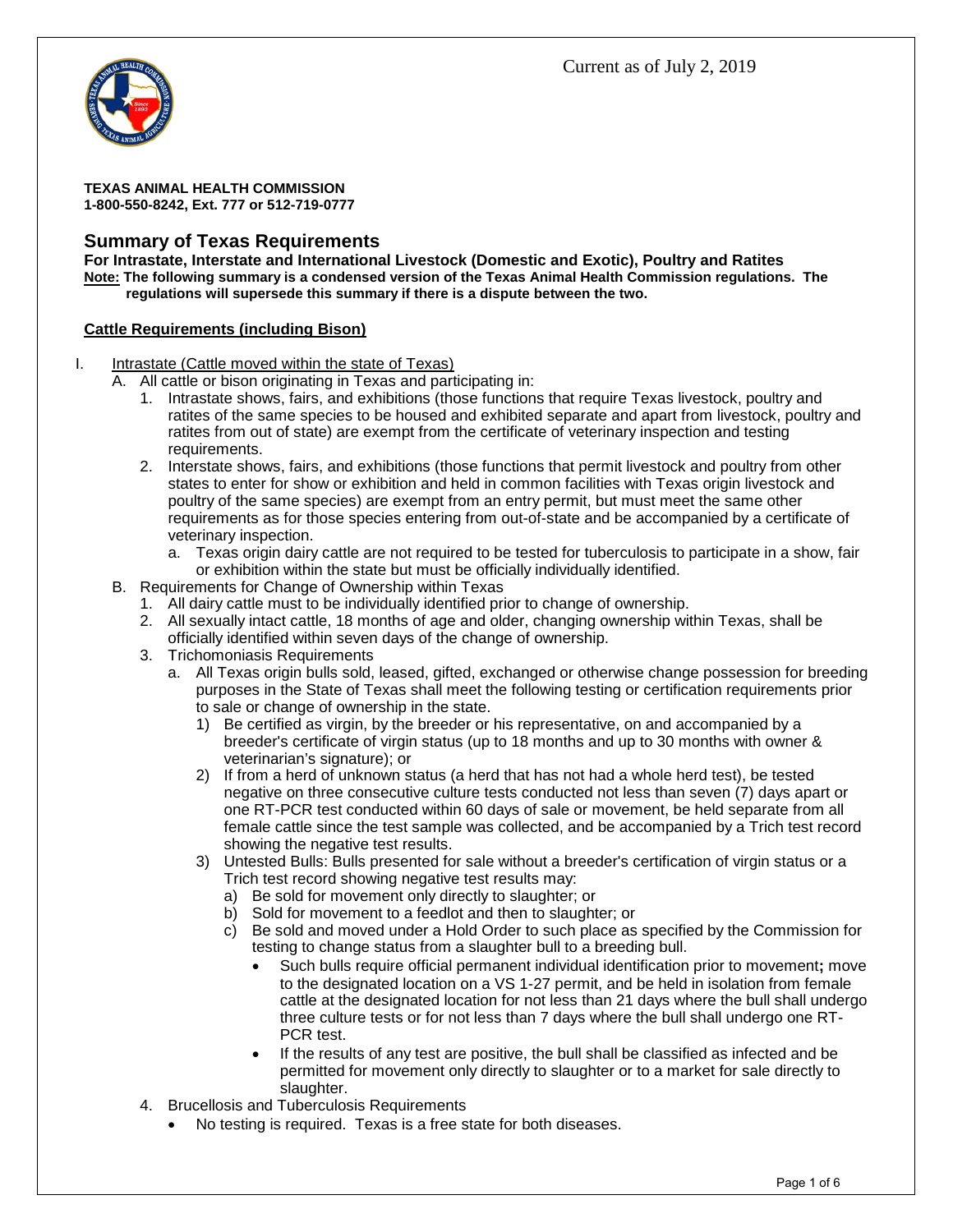#### II. Interstate (Cattle moved into the state from other states)

- A. Any livestock, poultry or ratites that are infected, exposed or quarantined in any manner for an infectious, contagious or communicable disease may not enter the state. Contact TAHC at 1-800-550-8242.
- B. An owner-shipper statement may be used in lieu of a certificate of veterinary inspection in some instances (see below).
- C. Entry permits are required as noted in the following section and may be obtained by calling 512/719-0777 (24 hours) or 1-800-550-8242, ext. 777 or by writing the Texas Animal Health Commission, 2105 Kramer Lane, P. O. Box 12966, Austin, Texas 78711-2966.
- D. **\*\* VS Update:** No equine, bovine, porcine, caprine, ovine, or cervidae may enter Texas from a premise or area under quarantine for vesicular stomatitis. All equine, bovine, porcine, caprine, ovine, or cervidae from a vesicular stomatitis affected state must have a certificate of veterinary inspection issued within 14 days of the date of entry into Texas.
- E. Entry Requirements for Cattle:
	- 1. Certificate on Veterinary Inspection within 30 days prior to entry, except for the following:
		- a. Female cattle, 18 months of age and over, delivered directly from the farm of origin to slaughter b. Beef breed female cattle, 18 months of age and over, entering from other than a farm of origin may be moved to slaughter, or to an approved feedyard when accompanied by a Form VS 1-27 on which each animal is individually identified. Brucellosis test data, when required, shall be written on the VS 1-27 Form which must include the test date and results.
		- c. Beef breed female cattle, 18 months of age and over, delivered directly to a USDA specifically approved livestock market by the owner or consigned there with an owner-shipper statement.
		- d. Beef breed steers, spayed heifers, beef breed female cattle, under 18 months of age, delivered to slaughter and accompanied by an owner-shipper statement or to a livestock market by the owner or consigned there with an owner-shipper statement;or
		- e. Beef breed steers, spayed heifers and beef breed female cattle, under 18 months of age, delivered to a feedlot for feeding for slaughter by the owner or consigned there with an ownershipper statement.
	- 2. Official individual identification is required:
		- a. On all beef cattle over 18 months of age
		- b. On all dairy cattle
		- c. On all breeding bulls more than 12 months of age
		- d. On all cattle and bison used for shows, exhibitions, rodeo or recreational events
		- e. Types of official identification
			- 1) Official Alpha-numeric USDA metal eartags (bangs tags)
			- 2) Official Alpha-numeric USDA metal vaccination tags
			- 3) Official 840 or 900 RFID tags **(900 series tags are no longer official if applied to the animal after March 11, 2015)**
			- 4) Official 840 flap or bangle tags<br>5) Official individual animal breed
			- 5) Official individual animal breed registry tattoos or brands
			- 6) National Dairy Fair Tag or Dairy Herd Improvement Association Tag
	- 3. A permit is not required unless bulls are entering for exhibition and return to the state of origin per the Trichomoniasis requirements section #6 below.
	- 4. Brucellosis testing / vaccination requirements
		- a. A negative brucellosis test is required within 30 days prior to entry or be from a class free state, area or certified free herd.
		- b. Brucellosis vaccination is required for female cattle between 4 to 12 months of age or be from a class free state, area or certified free herd.
		- c. Brucellosis Designated Surveillance Area (DSA) (applies to all states)
			- 1) Cattle entering Texas directly from the DSA:
				- a) Breeding bulls and sexually intact females shall be tested for brucellosis 60 to 120 days post entry, except:
					- Cattle for immediate slaughter
					- Cattle for feeding for slaughter in a feedlot; and
				- b) Sexually intact females that have not calved must be held until tested negative 30 to 90 days after calving.
				- c) Nonvaccinated sexually intact females between 4 and 12 months of age shall be officially brucellosis vaccinated prior to entry, except:
					- Cattle for immediate slaughter
					- Cattle for feeding for slaughter in a feedlot; and
				- d) All cattle must also meet all applicable entry requirements.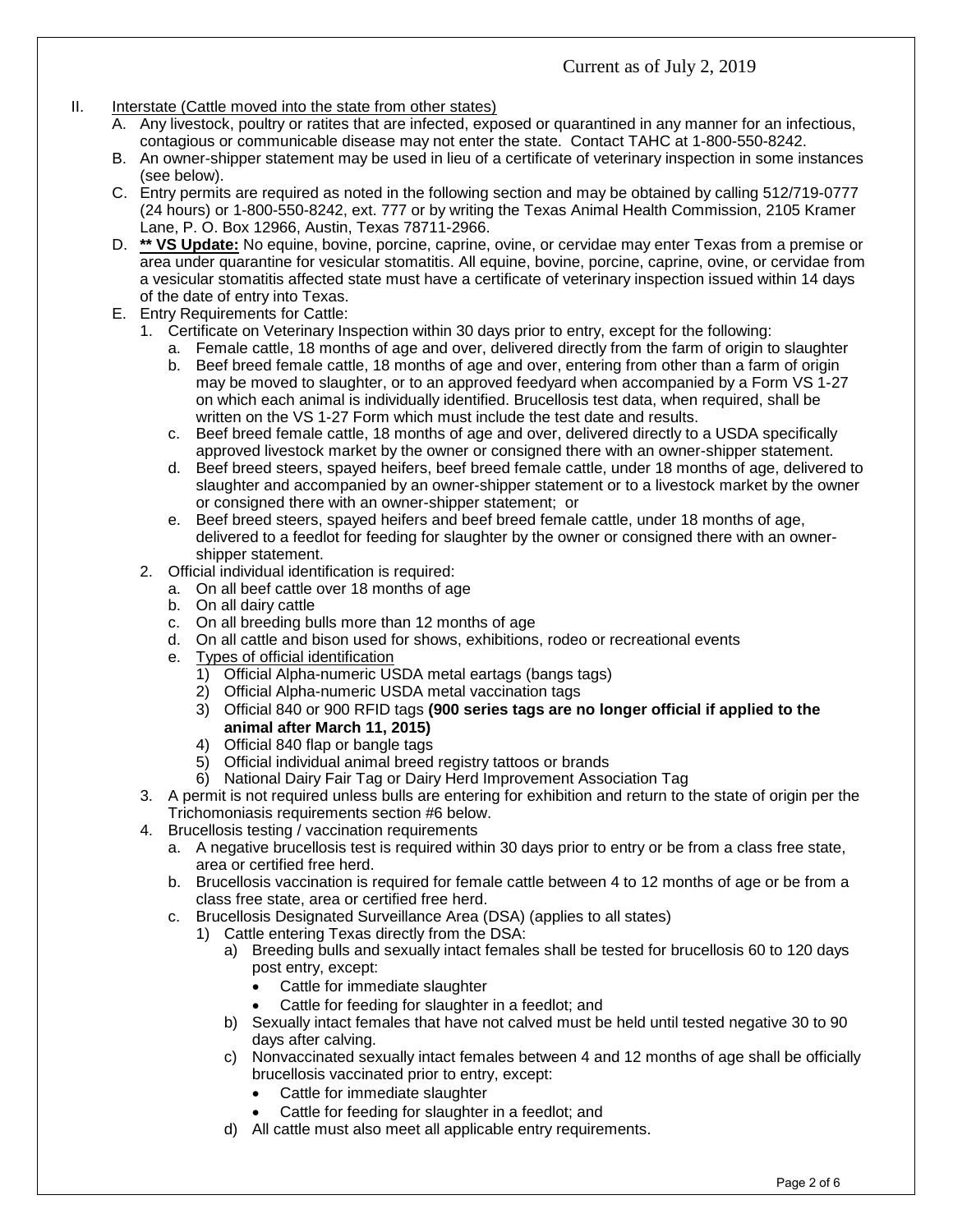- e) All breeding bulls and sexually intact females require an entry permit.
- 2) Cattle entering Texas from Idaho, Montana or Wyoming that do not currently reside in the DSA:
	- a) All breeding bulls and post parturient females shall enter Texas with one of the following statements on the Certificate of Veterinary Inspection:
		- The cattle represented on this certificate never resided in the DSA; or
		- The cattle represented on this certificate tested negative for brucellosis at least 60 days after leaving the DSA.
	- b) Sexually intact females that have not calved must enter with an entry permit and be held until tested negative 30 to 90 days after calving or with a statement on the certificate that the cattle never resided in the DSA.
	- c) All cattle must also meet all applicable entry requirements.
- 3) Cattle entering Texas from states other than Idaho, Montana and Wyoming that previously resided in the DSA:
	- a) Sexually intact females that have not calved must enter with an entry permit and be held until tested negative 30 to 90 days after calving or with a statement on the certificate that the cattle never resided in the DSA.
	- b) All cattle must also meet all applicable entry requirements.
- 5. Tuberculosis testing requirements
	- a. All sexually intact dairy cattle that are two months of age or older must be tested for tuberculosis per the rules c through e in this section, below.
	- b. All sexually intact dairy cattle that are less than two months of age require an entry permit to a designated facility and held until tested negative at two months of age. Dairy cattle delivered to an approved feedlot and accompanied by a certificate of veterinary inspection with an entry permit are exempt from testing unless from a restricted herd. Calves from a Modified Accredited Free State must also originate from an accredited free herd or be from a herd that has been tested within 1 year prior to entry.
	- c. Cattle from Accredited Free States or Zones require the following:
		- 1) Beef cattle (including bison), no test is required
		- 2) All dairy cattle require a test within 60 days prior to entry except on sexually neutered cattle or cattle from an accredited free herd.
	- d. Cattle from Modified Accredited Advanced Free States or Zones require:
		- 1) A tuberculosis test within 60 days prior to entry or;
		- 2) Be from an accredited herd that has been tested within 1 year of date of movement or;
		- 3) The cattle or bison are moved directly to an approved slaughtering establishment or;
		- 4) The cattle or bison are sexually intact heifers moved to an approved feedlot (dairy cattle are required to be accompanied by a permit), or are steers or spayed heifers; are either officially identified or identified by premises of origin identification.
	- e. Cattle from Modified Accredited States or Zones require:
		- 1) A whole herd test conducted within 1 year prior from to date of movement and that the individual animals be identified and be individually tested within 60 days prior to entry or;
		- 2) Be from an accredited free herd that has been tested within 1 year date of movement or;
		- 3) The cattle or bison are moved directly to an approved slaughtering establishment or;
		- 4) The cattle or bison are sexually intact heifers moved to an approved feedlot (dairy cattle are required to be accompanied by a permit), or are steers or spayed heifers; are either officially identified or identified by premises of origin identification; and are tested negative within 60 days prior to entry.
	- f. All "M" branded steers, which are recognized as potential rodeo and/or roping stock and used for either feeding or recreation purposes require:
		- 1) A permit prior to entry and;
		- 2) Be tested negative for tuberculosis within twelve months prior to entry.
- 6. Trichomoniasis Requirements:
	- a. A negative Trichomoniasis test is required within 60 days prior to entry on all breeding bulls twelve (12) months of age or older with an official Real Time Polymerase Chain Reaction (RT-PCR) test.
	- b. Trichomoniasis samples pooled at the laboratory may qualify as the official test if no more than five total samples are pooled.
		- 1) Exceptions for testing for bulls 12 months of age or older:
			- a) Bulls entering Texas for the purpose of participating in a fair, show, exhibition or rodeo may enter without a Trichomoniasis test as long as a permit is issued prior to entry. The bulls must be isolated from female cattle and stay in the state for less than 60 days.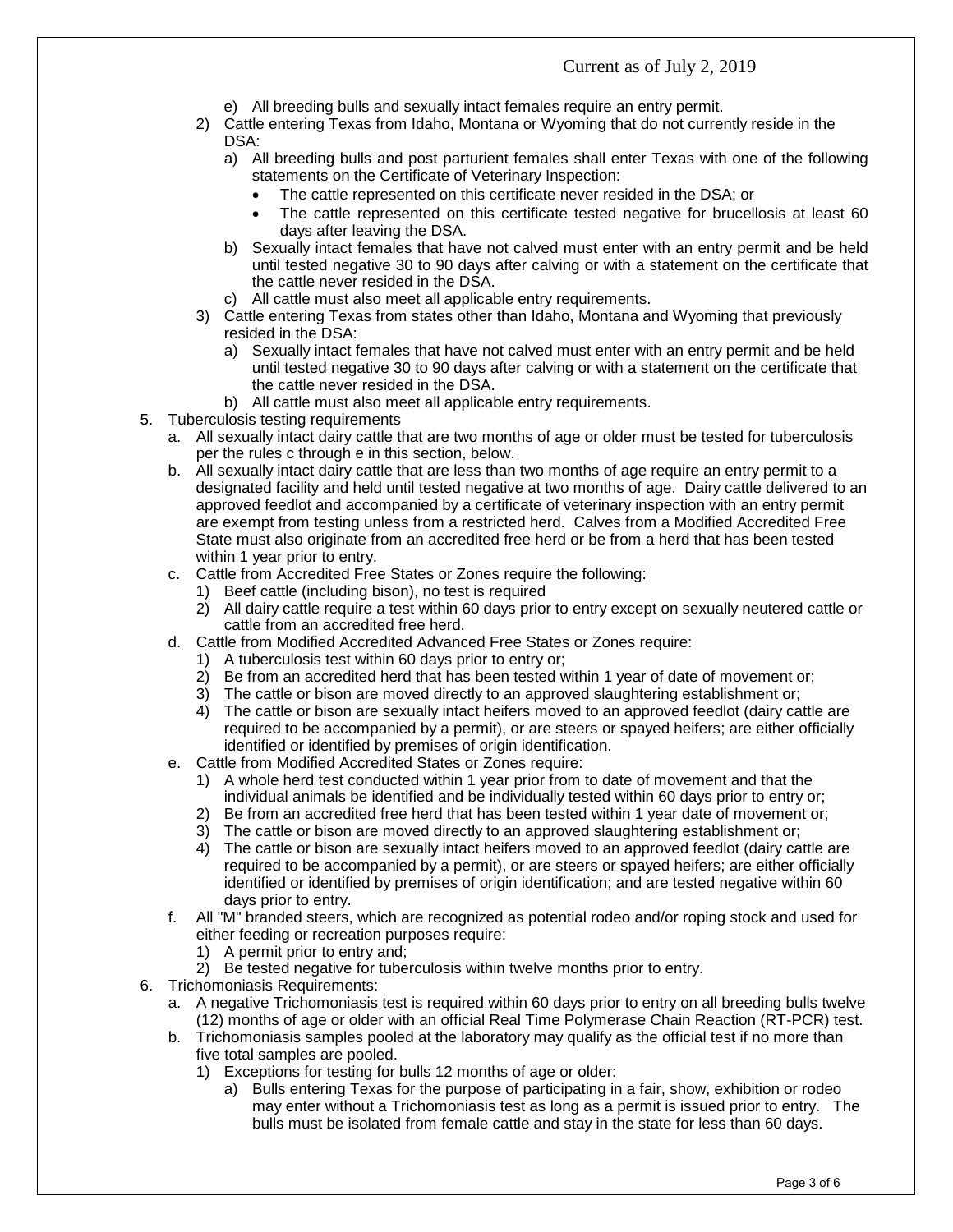- b) Bulls entering Texas directly to a feedyard that has executed a Trichomoniasis Certified Facility Agreement may enter without a Trichomoniasis test. Bulls must be accompanied by a permit prior to entry.
- c) Bulls entering Texas directly to a facility that tests the gain and feed conversions of cattle (bull test station) may enter without a Trichomoniasis test if moved directly to the facility and are isolated from females and accompanied by a permit issued prior to entry.
- d) A Texas bull that is enrolled in an out-of-state facility for the purpose of testing gain and feed conversions of cattle (bull test station) may enter without a Trichomoniasis test as long as the bull is moved directly to the Texas premises of origin. The certificate of veterinary inspection must state the bull was enrolled in a bull test station and was isolated from female cattle.
- e) Bulls enrolled at an out-of-state Certified Semen Services certified artificial insemination facility (CSS facility) that isolates the bull from female cattle at all times may enter without a Trichomoniasis test as long as the bull is moved directly from the CSS facility into the state. The certificate of veterinary inspection shall state the bull was enrolled in a CSS facility.
- f) Bulls originating from a herd that is enrolled in a Certified Trichomoniasis Free Herd Program or other certification program that is substantially similar may enter without a Trichomoniasis test.
- g) The bull can move to a federally approved livestock market as long as accompanied by an owner-shipper statement if coming straight from farm of origin.
	- If the bulls are moved from any other location other than farm of origin going to an approved livestock market, they may enter with a CVI and an entry permit.
- 2) The official identification number and age of bull shall be written on the certificate of veterinary inspection.
- 3) Any bull, that has had contact with a female subsequent to the initial test, must be retested within 60 days prior to entry.
- 4) Female cattle from a known Trichomoniasis herd or are exposed to a known Trichomoniasis positive bull are prohibited from entering Texas unless permitted to an approved slaughtering establishment.
- 5) All bison are exempt from meeting the above Trichomoniasis testing requirements.
- III. International (Cattle moved into the state from foreign countries)
	- A. Any livestock, poultry or ratites that are infected, exposed or quarantined in any manner for an infectious, contagious or communicable disease may not enter the state. Contact TAHC at 1-800-550-8242.
	- B. Entry permits are required as noted in the following section and may be obtained by calling 512/719-0777 (24 hours) or 1-800-550-8242, ext. 777 or by writing the Texas Animal Health Commission, 2105 Kramer Lane, P. O. Box 12966, Austin, Texas 78711-2966.
	- C. Entry Requirements from Foreign Countries
		- 1. USDA Importation Certificate (VS 17-30) within 30 days prior to entry.
		- 2. Branding Requirements
			- a. Sexually intact cattle destined for an approved feedyard/pen must be "S" branded prior to or upon arrival at the approved feedyard/pen.
			- b. Spayed heifers shall be identified by branding prior to entry.
			- c. All cattle moved into Texas from Mexico shall be identified with an "M" brand prior to moving to a destination in Texas.
		- 3. Permit Requirement
			- a. Sexually intact cattle must obtain an entry permit if for other than direct to slaughter or approved feedyard/pens.
			- b. The permit number must be entered on the Importation Certificate (VS Form 17-30).
		- 4. Brucellosis Requirements
			- a. All sexually intact cattle from any foreign country or part thereof with no recognized comparable brucellosis status:
				- 1) Vaccination Requirement
					- a) Non-vaccinated sexually intact female cattle between 4 and 12 months of age entering for purposes other than immediate slaughter or feeding for slaughter in an approved feedyard/pen shall be placed under quarantine on arrival and officially brucellosis vaccinated.
					- b) The quarantine may be released after a negative test is conducted 30 days after they have had their first calf.
				- 2) Testing Requirements for Bulls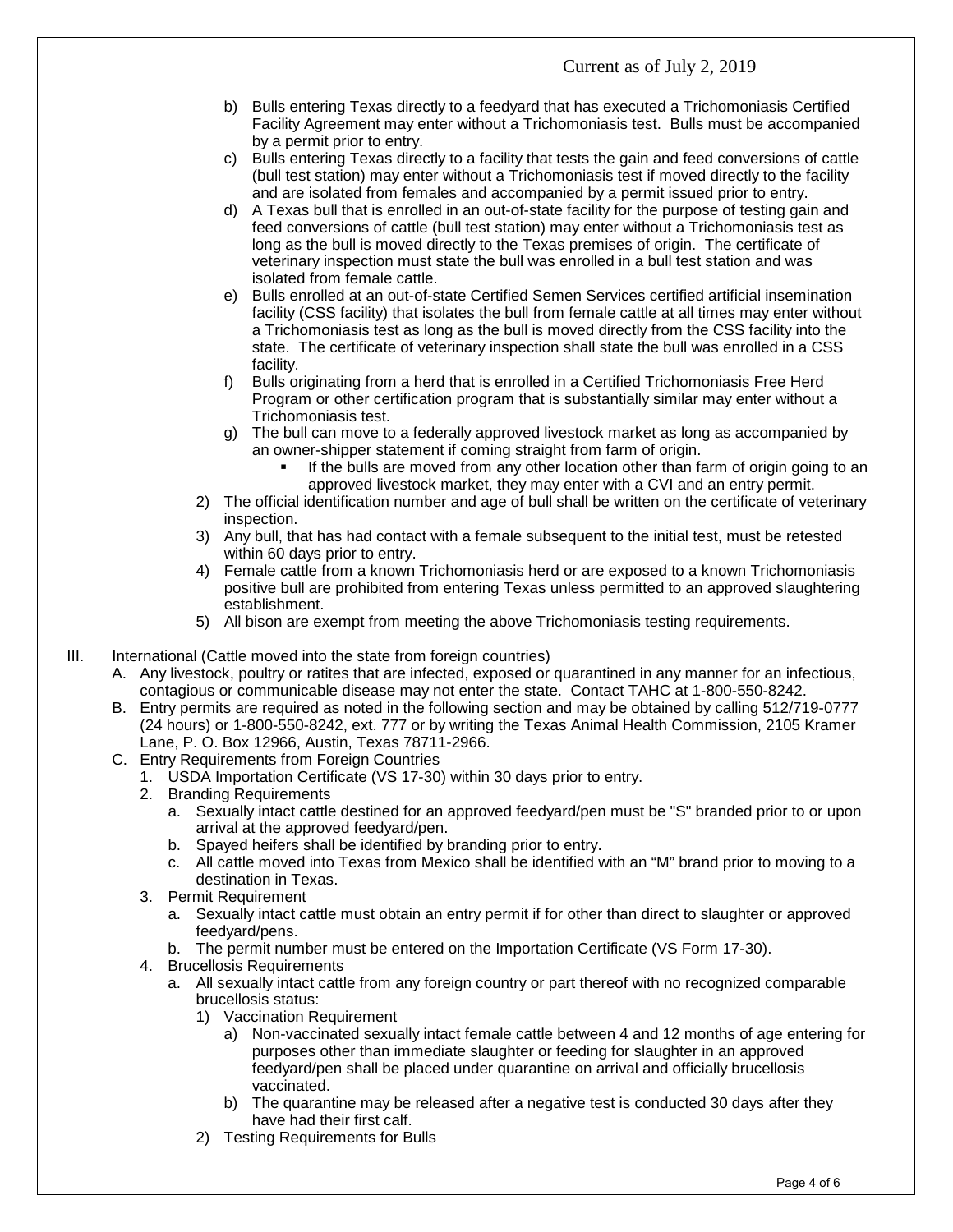- a) Bulls entering for purposes other than immediate slaughter or feeding in an approved feedyard/pen shall be tested at the port of entry into Texas under the supervision of the port veterinarian, and placed under quarantine and retested 120 to 180 days after arrival.
- b) The quarantine will be released following a negative brucellosis test.
- 3) Testing Requirements for Females
	- a) All sexually intact female cattle entering for purposes other than immediate slaughter or feeding for slaughter in an approved feedyard/pen shall be tested at the port of entry into Texas under the supervision of the port veterinarian, and placed under quarantine on arrival and retested for brucellosis in no less than 120 days nor more than 180 days after arrival for release of the quarantine however, if the sexually intact female cattle have not had their first calf prior to the 120 to 180 day post entry test, the quarantine will not be released until a second negative test for brucellosis is conducted no sooner than 30 days after the animal has had its first calf and the second negative test has been confirmed.
- 4) Testing Requirements for Sexually Intact Cattle moving directly to an approved feedyard/pen.
	- a) All sexually intact cattle destined for feeding for slaughter in an approved feedyard/pen must be tested at the port of entry into Texas under the supervision of the port veterinarian. These cattle must be "S" branded prior to or upon arrival at the approved feedyard/pen, and may move to the approved feedyard/pen only in sealed trucks with a VS 1-27 permit issued by a representative of TAHC or USDA personnel.
- b. All other cattle from foreign countries, foreign states or zones within foreign countries with comparable brucellosis status, would enter by meeting the requirements for a state with similar status.
- 5. Tuberculosis Requirements
	- a. All sexually intact cattle, from any foreign country or part thereof with no recognized comparable tuberculosis status:
		- 1) To be held for purposes other than for immediate slaughter or feeding for slaughter in an approved feedyard/pen, must be tested at the port of entry into Texas under the supervision of the port veterinarian, and shall be under quarantine on the first premise of destination in Texas pending a negative tuberculosis test no earlier than 120 days and no later than 180 days after arrival. The test will be performed by a veterinarian employed by the TAHC or APHIS/VS.
		- 2) When destined for feeding for slaughter in an approved feedyard/pen, cattle must be tested at the port of entry into Texas under the supervision of the port veterinarian; moved directly to the approved feedyard/pen only in sealed trucks; accompanied with a VS 1-27 permit issued by TAHC or USDA personnel; and "S" branded prior to or upon arrival at the feedyard.
	- b. All other cattle from foreign countries, foreign states or zones within foreign countries with comparable tuberculosis status, would enter by meeting the requirements for a state with similar status.
	- c. Cattle originating from Mexico
		- 1) Regardless of reproductive status, test history, or Mexican state of origin, Holstein and Holstein cross cattle are prohibited from entering Texas.
		- 2) All sexually intact cattle shall meet the requirements provided for in this section above.
		- 3) Steers and spayed heifers from Mexico shall meet the federal importation requirements as provided in Title 9 of the Code of Federal Regulations, Part 93, Section 93.427, regarding importation of cattle from Mexico. In addition to the federal requirements, steers and spayed heifers must be moved under permit to an approved pasture or to an approved feedyard/pen.
		- 4) Cattle utilized as rodeo and/or roping stock shall meet the requirements set out in this section and the applicable requirement below:
			- a) All sexually intact cattle shall be retested annually for tuberculosis at the owner's expense and the test records shall be maintained with the animal and available for review, *or*
			- b) All sexually neutered horned cattle imported from Mexico are recognized as potential rodeo and/or roping stock and must:
				- Be tested for tuberculosis at the port of entry under the supervision of the USDA port veterinarian, and
				- Be moved by permit to a premise of destination and remain under Hold Order until permanently identified, and retested for tuberculosis between 60 and 120 days after entry at owner's expense. The cattle may be allowed movement to and from events/activities in which commingling with other cattle will not occur and with specific permission by the TAHC until confirmation of the negative post entry retest for tuberculosis can be conducted, and